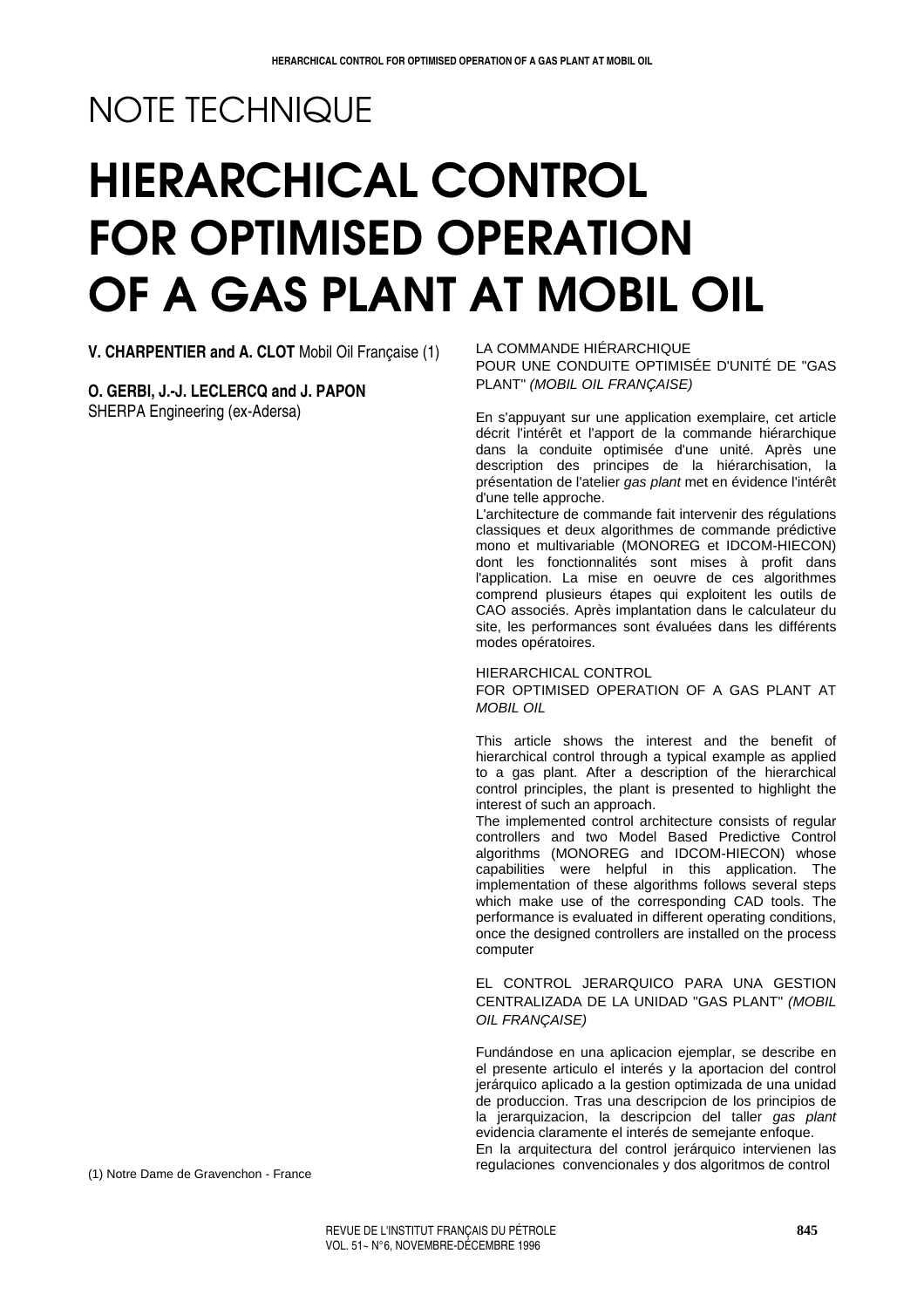predictivo mono y multivariable (MONOREG e IDCOM-HIECON) cuyas funcionalidades se aprovechan debidamente en la aplicaci6n preconizada. La implementación de estos algoritmos incluye varias etapas que se utilizan por las herramientas CAD asociadas. Tras implantación en el calculador de la planta, se avalúa la eficacia obtenida en los distintos modos operatorios.

This application is in keeping with the quality policy which led the refinery to introduce Model Based Predictive Control in 1989. This methodology applies to a specific level in the control architecture.

# **1 HIERARCHICAL CONTROL**

Quite complex process operation problems can be solved efficiently by structuring the control.

The analysis of a production plant leads to splitting it down into hierarchical levels ranked from 0 to 3. Each level receives its set points from the upper level (Fig. 1).



Level 0: this corresponds to basic control (most are flow control loops). At this level, the controllers do not depend on the considered process: the tuning will not be different if the product flow feeds a distillation column or a heater.

The control loops are quite fast (a few seconds). They concern SISO systems, satisfied by PI controllers which cover most of the needs on a given plant.

Level 1: at this level, the control loops are specific to the process. Temperature and quality control loops are typical examples whose tuning depends on the dynamics of each given physical process. These loops may concern MIMO systems (multiple inputsmultiple outputs) and may require feedforwarding. Their response times are roughly around one hour.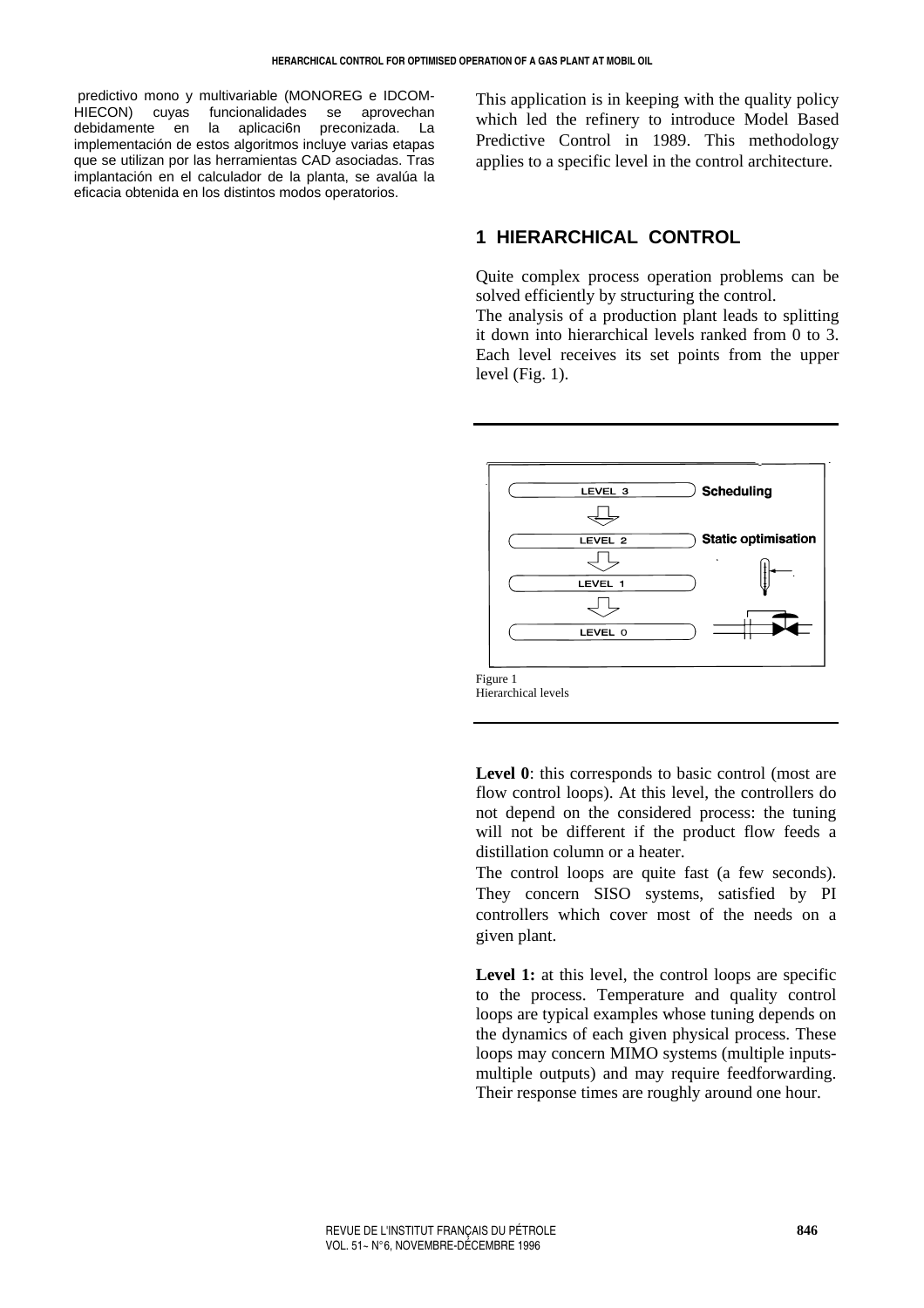

At the refinery, depending on the degree of complexity of the process, the controllers are of the PID type or predictive controllers  $(SISO \ or \ MIMO)^l$ . At level l, the controllers may also be assigned some constraints to be respected on secondary process outputs.

The actions computed by level 1 controllers are set points that are applied to the level 0 controllers. Level l itself may also be split down into a cascade when it provides better handling of the process subparts.

Level 2: this level is not concerned with dynamic control but carries out static optimisation. This optimisation is based on a static physical model of the process, including non-linearities.

It yields the process operating conditions that will optimise a given economic function in order to satisfy a combination (qualities, quantities) specified by level 3 to this level2.

Level 3: this corresponds to the production scheduling, i.e. fixing production means in time and space according to the market requirements involved.

Hierarchical control is a chain whose every link is important and has to be adjusted step by step.

The advantage of building such a hierarchy is that it allows a global problem to be approached through successive phases; it also makes it possible to react

against disturbances at the level where they appear and with the efficiency corresponding to that level.

Such an approach was implemented on several plants at the refinery and in particular on the gas plant, described below.

# **2 DESCRIPTION OF THE PROCESS**

This plant processes gases coming from upstream units (atmospheric distillation, reforming, etc.). The purpose of the gas plant is to separate the different components -propane and butane- according to given specifications [1]. The gas plant processes the gases produced by the distillation of 3.2 million tons of crude oil per year.

The gas plant consists of three main columns; the first one, made of two parts, receives the load. These columns are successively (from left to right in Figure 2 above) the deethaniser, the debutaniser and the depropaniser.

For each of these columns, the qualities to be satisfied are correlated with the top and bottom temperatures.

As usual, these temperatures are controlled by acting on the top reflux and the bottom reboiler.

(I) *SISO:* Single input/single output.

MIMO: Multi-input/multi-output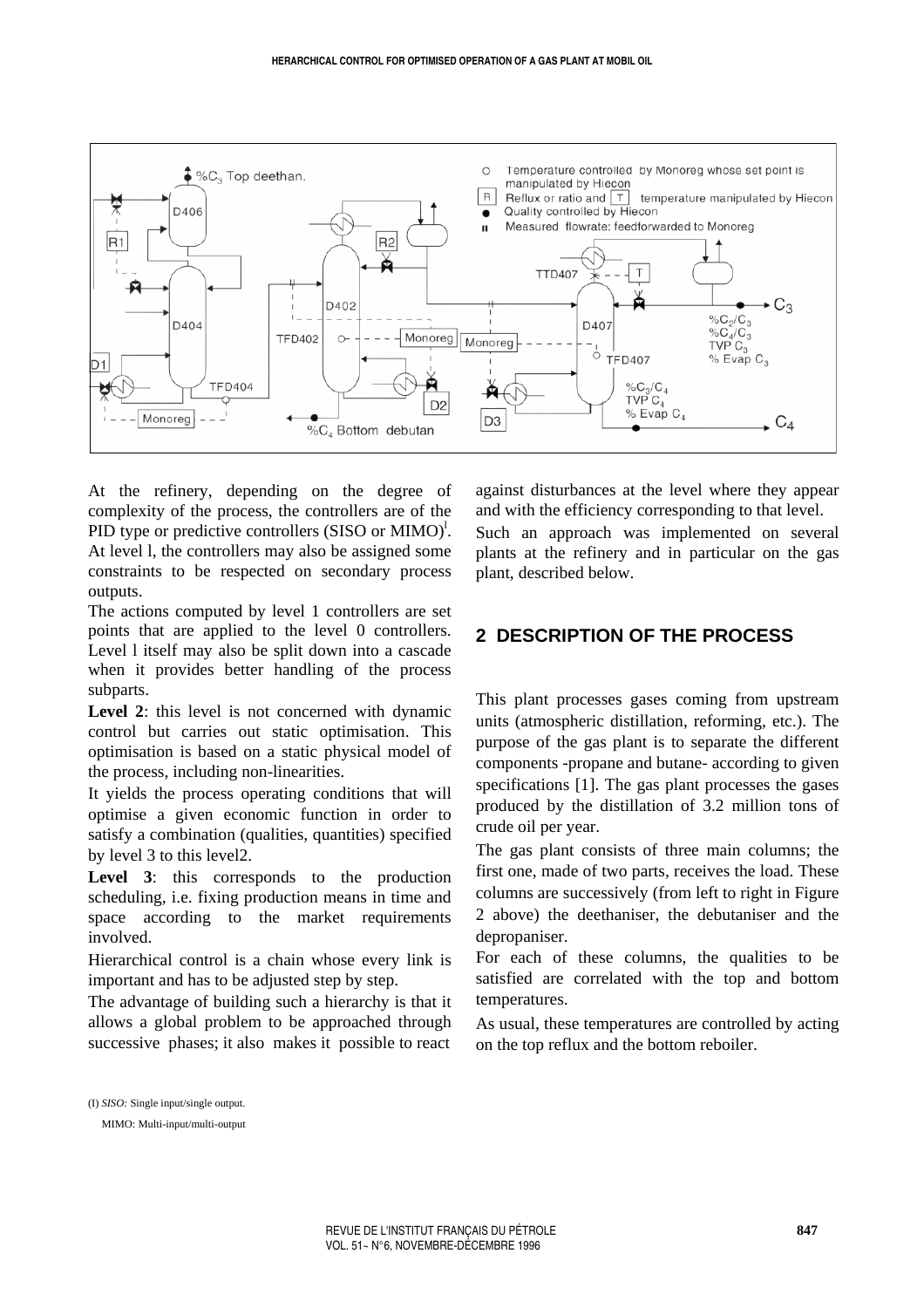The required energy comes from the topping column pumparounds.

The bottom part of the deethaniser is fed with liquid and gaseous load and heavy naphtha rises to its top part. This column is used to absorb the heavy components of gases and liquids (C5-C4-C3) and to limit the C2 concentration in the propane C3.

The debutaniser, fed by the deethaniser, separates the heavy naphtha from C4-C3-C2 and adjusts the C5 proportion in C4, The depropaniser, fed by the debutaniser, separates butane from propane with respect to specified concentrations.

The qualities of the products are given by analysers or are computed from measured values. A total of twelve qualities are available for control purposes.

Depending on the operating modes, subsets of these qualities are given specifications.

The gas plant is operated through four different operating modes, each of them corresponding to a specific control strategy.

Specified production and qualities correspond to each operating mode:

- commercial C3/C4, maxi C3: compliance with commercial specifications while maximising propane production;
- commercial C3/C4, maxi C4: compliance with commercial specifications while maximising butane production;
- C3 PDA : production of pure C3 for internal use;
- special C4 : production of specific C4 for

petrochemical processes.

# **3 THE ADVANTAGES OF CONTROL ARCHITECTURE**

There are six control actions used to adjust the specified qualities: a reflux rate or ratio and a reboiler duty for each of the three columns.

The following functional representation block diagram shows these actions and the final qualities as a single block, skipping the intermediate effects (Fig. 3).

This system was structured, with respect to the hierarchical control principle, as two separated functional blocks:



Figure 3 Global functional representation



Figure 4

Hierarchical architecture of the gas plant control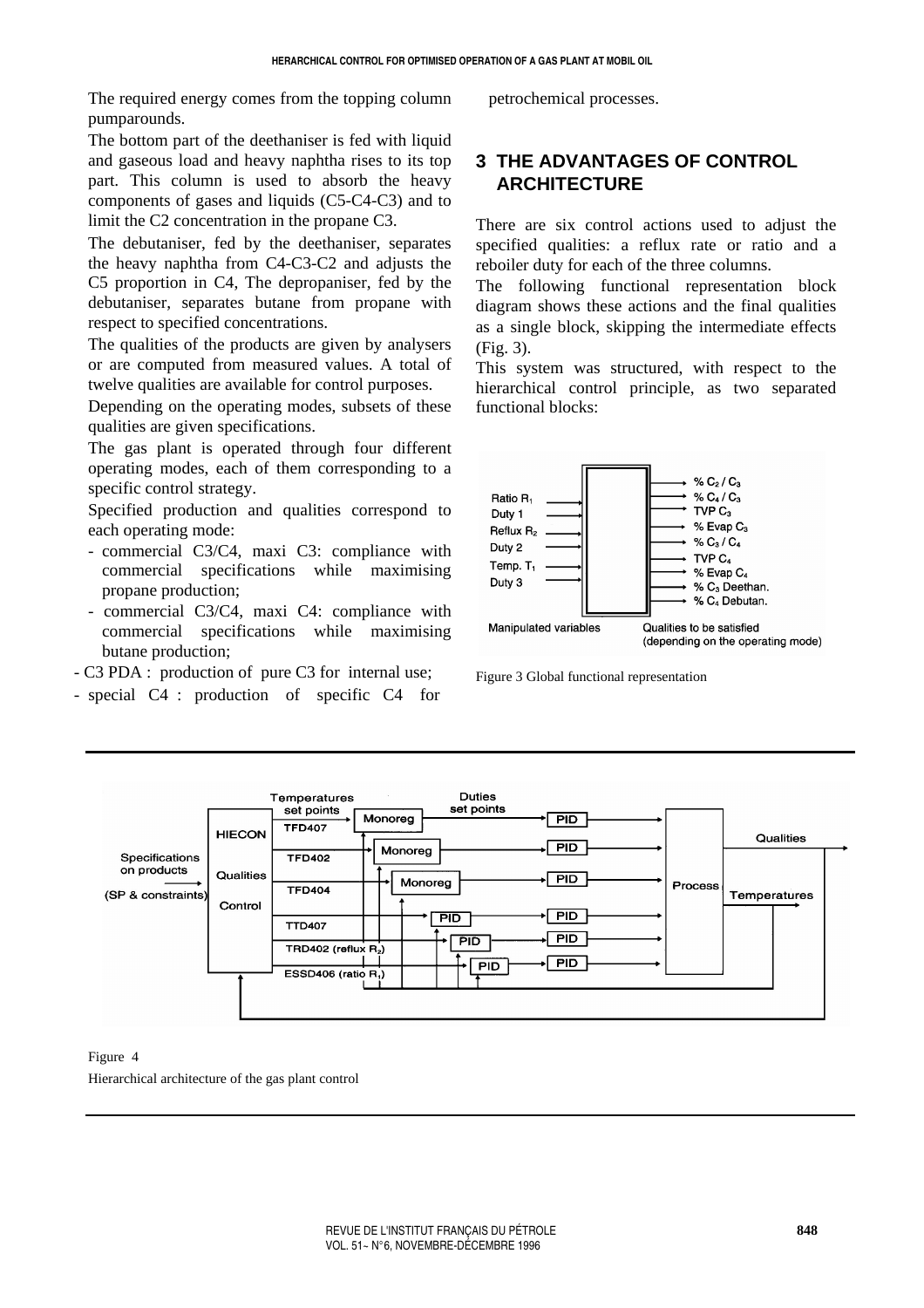one controls the temperatures (top and bottom) of each tower, the other satisfies the qualities. This splitting is justified by the following reasons.

The temperature control structure of a column does not depend on the operating mode; each column may have its temperatures controlled separately.

With the provision of certain dynamic precautions (smooth closed loop behaviour), each temperature loop was considered as a SISO system.

On the other hand, product quality control appears to be a more complex problem.

Some of the qualities are a result of a temperature combination (multivariable effects) and therefore require a suitable control algorithm.

The qualities are measured with substantial delay times: stabilisation of the temperatures through their own controllers avoids the propagation of disturbances, whose effects are delayed on the measured qualities.

Added to that, analysers are known to be less reliable than thermocouples; intermediate temperature control at least allows keeping the unit under control in case of analyser failures.

The splitting of the system into hierarchical levels makes it possible to dissociate two functional tasks of plant operation:

- SISO temperature control achieves stable behaviour of the columns;
- the MIMO quality controller defines their positions with regard to their set points and constraints.

The operating modes, defined in terms of specified qualities, can be taken into account by the MIMO controller alone.

The selected architecture (Fig. 4) makes understanding, implementation and maintenance of the system easier.

## **4 CONTROL ALGORITHMS**

Considering the selected control architecture, three controllers, of different complexities, were used:

# **Temperatures:**

-simple loops for which PI controllers are suitable; -systems whose response shapes require advanced controllers and feedforwarding.

#### **Qualities:**

-their global control is performed by a MIMO control algorithm.

The "complex" temperature loops are processed by MONOREG controllers and the MIMO quality control is provided by the IDCOM-HIECON<sup>2</sup>.

Both control algorithms, developed by *Adersa,*  belong to the Model Based Predictive Control family [2, 3, 7]; i.e. they work in real time from a model of the process (step response representation) for process output prediction on a given horizon [6] and for the computation of the actions to be applied.

The time needed by the process outputs to reach their set points is specified by the user in terms of a desired closed loop response time for each of them.

MONOREG (Fig. 5) is suitable at level 1 for simple structure systems with one process output to be controlled and one manipulated variable.



Figure 5

Typical control loop using the MONOREG controller

The controller takes measured disturbances into account as feedforward variables, thanks to the identified model linking these disturbances and the process output to be controlled.

The CAD<sup>3</sup> toolbox attached to MONOREG contains the necessary modules for model identification and controller tuning and testing.

IDCOM-HIECON (Fig. 6) is designed for MIMO systems and takes complex control strategies into account. Besides the regular set point control and the respect for constraints on actions and process outputs, the IDCOM-HIECON algorithm makes a local dynamic optimisation of the unit.

<sup>(2)</sup> These algorithms are the results of the experience acquired by ADERSA since the design and the applications of IDCOM in the early seventies [4] and [5].

<sup>(3)</sup> CAD: Computer aided design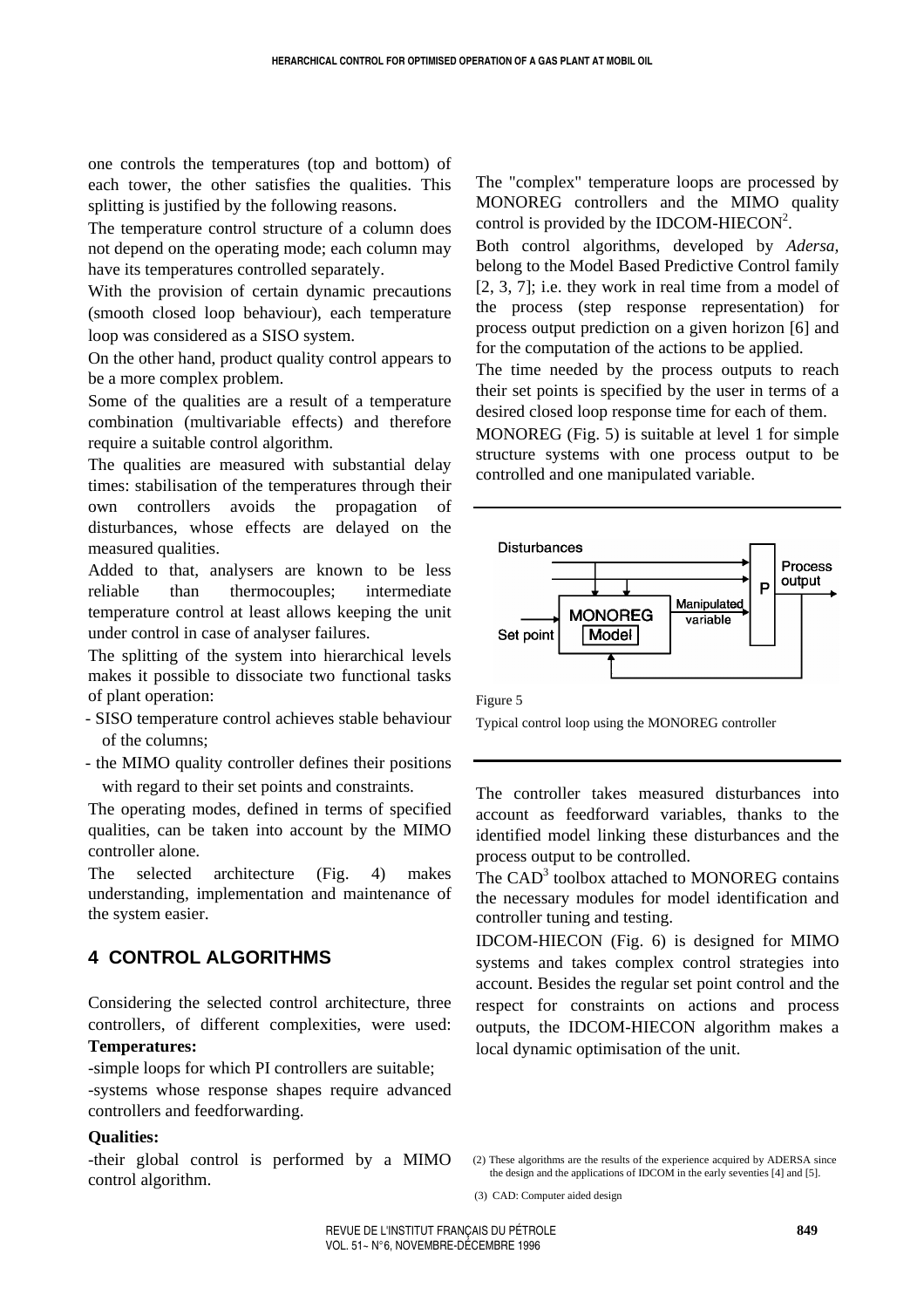As a matter of fact, it moves the operating point of some variables according to the specifications, while respecting both constraints and control objectives.



The optimisation objectives are called "secondary" because they are taken into consideration insofar as the main objectives (set points and constraints) are met.

These secondary objectives may be defined on manipulated variables and/or on process outputs and are of two types:

- Ideal Resting Value: a variable is moved to this target as long as it is not required for the main objectives to be met.
- -Maximisation/Minimisation: the variable concerned is moved, with a specified rate of change, until certain constraints stop its slip.

These two secondary objectives can be taken into account as soon as there are some extra degrees of freedom (more available manipulated variables than specified set points).

All these objectives and specifications representing the control strategy can be easily defined in a list: i.e. the control structure. The IDCOM-HIECON may switch automatically in real time between several pre-defined control structures. The switching may be performed either on operator request (in order to change from one operating mode to another), or to use a back- up control structure corresponding to a sensor failure or to non-availability of an actuator.

The IDCOM-HIECON CAD toolbox is integrated under Windows  $^{TM}$  and makes implementation easy, from model identification up to controller testing on simulation.

# **5 SYSTEMATIC IMPLEMENTATION**

The major implementation steps are model identification and simulated control testing.

The process analysis showed eight functional input variables (6 actions and 2 feedforward variables), which implies the application of an equivalent number of plant tests in order to obtain the information necessary for model identification. It was considered preferable to apply the plant tests considering the inputs one by one rather than grouping all the moves within a single run for practical reasons and in order to make test validation easier.

After validation, the collected data can be processed by the identification tools attached to IDCOM- HIECON.

These tools display the results with plotted step responses and compared process and model behaviours (Fig. 7).

The significant relationships were identified and made up the model, which is part of the controller.

The other part of the controller is the set of control structures. Each of them is built from the CAD user interface which helps the user define the control strategy directly in terms of objectives to be met by IDCOM-HIECON.

One of them, corresponding to the mode "C3 PDA" is given in Figure 8 as an example.

The designed controller can then be tested, using a simulated process; the simulation is made from a model that may be different from the one used in the controller in case of robustness tests.

The closed loop tests (Fig. 9) highlight the satisfaction of the objectives defined in a control structure: the variables to be optimised are moving as expected and the primary objectives are satisfied.

Each of the control structures is validated the same way in different disturbed and noisy conditions and with model mismatch.

These risk free tests applied on a PC with the CAD toolbox are the best way to ensure safe, successful on-site implementation.

Once designed and tested, the controller may be transferred onto the process computer with the model and the control structures.

# **6 TRANSFER TO THE PROCESS COMPUTER**

The control algorithms (MONOREG and IDCOM-HIECON), in Fortran language, had already been implemented on the computer (IBM 9221) for previous projects. Then, only the specific statements accessing the real time database had to be adapted.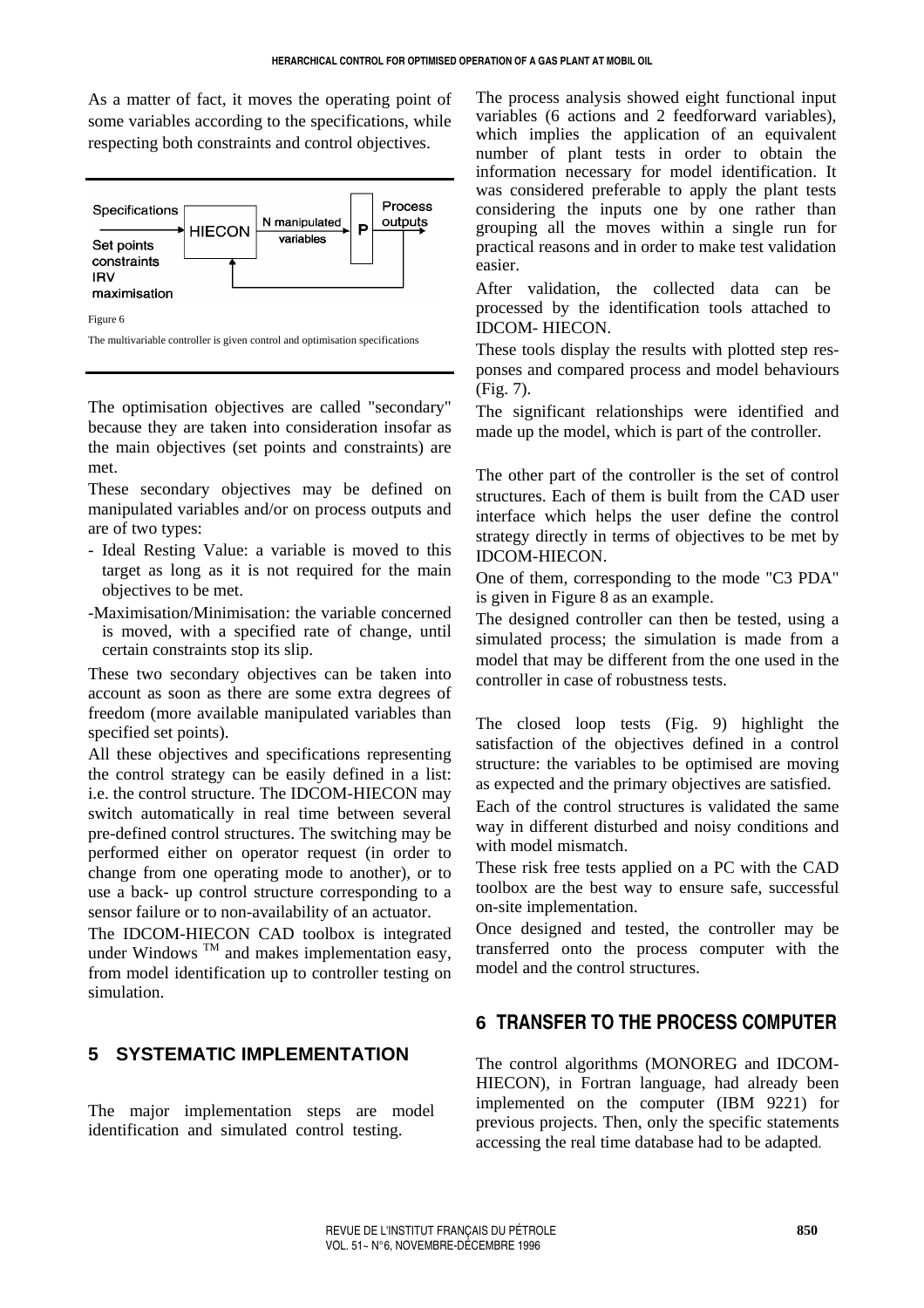**HERARCHICAL CONTROL FOR OPTIMISED OPERATION OF A GAS PLANT AT MOBlL OlL**



Figure 7 The model identification tools display the identified step responses and compare process and model behaviours.

| <b>Output Attributes</b><br>$\overline{1}$                                                              |                      |
|---------------------------------------------------------------------------------------------------------|----------------------|
| c2c3<br>Max constraint changeable : Relaxation : 5                                                      | ٠                    |
| Maximization of slope 0.2<br>c4c3                                                                       |                      |
| Max constraint changeable : Relaxation : 5                                                              |                      |
| Maximization of slope 0.2                                                                               |                      |
| typc3<br>Max constraint changeable $\pm$ Min constraint 8.3 . Relaxation : 5                            |                      |
| evapc3<br>Max constraint 100. Min constraint changeable . Relaxation: 15<br>c3c4                        |                      |
| Max constraint changeable : . Relaxation : 5<br>Maximization of slope 0.1                               |                      |
| typc4<br>Max constraint changeable ; Min constraint 0. Relaxation : 5                                   |                      |
| evapc4<br>Max constraint 100. ; Min constraint changeable, Relaxation : 5<br>Minimization of slope 0.05 |                      |
| c3d406<br>IRV changeable of slope 0.2 of relaxation 5                                                   |                      |
| c4d402<br>IRV changeable of slope 0.1 of relaxation 20                                                  | $\ddot{\phantom{1}}$ |
|                                                                                                         |                      |
| Erase<br>Modify                                                                                         |                      |
|                                                                                                         |                      |

#### Figure 8

A control structure contains the specifications relative to the manipulated variables and to the process variables. Above, the qualities given constraints and dynamic optimisation objectives (maximisation, minimisation and Ideal Resting Values).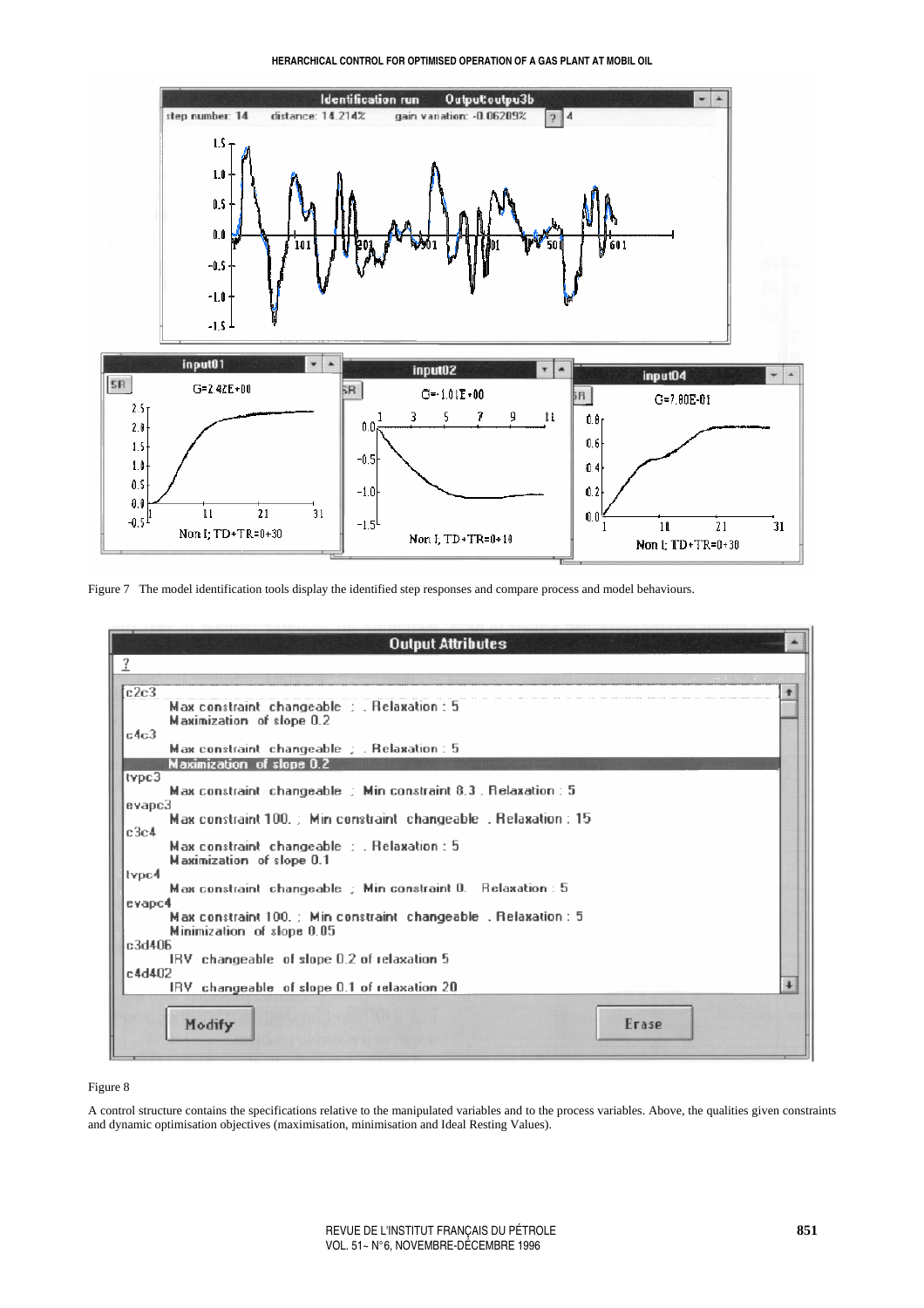**HERARCHICAL CONTROL FOR OPTIMISED OPERATION OF A GAS PLANT AT MOBlL OlL**



#### Figure 9

The IDCOM-HIECON development tools are used here to test the simulated closed loop system. This example shows the behaviour of some of the qualities when their constraints are changed. The first axis displays one of the manipulated variables (deethaniser bottom temperature set point) which acts within its constraints.

The measured values and the computed actions to be applied are transmitted through the DCS Fisher PROVOX (Fig. 10).



Figure 10 Hardware architecture

Regarding multivariable control of the qualities, four control structures were defined, corresponding to the operating modes. A module allows control

structure switching on operator request in real time, without having to hold the controller. This module also allows automatic change to a predefined backup control structure depending on the availability of the analysers.

Another aspect of implementation concerns the design of the operator displays. The simplicity of the MONOREG control loops (one manipulated variable and only one control structure) is such that the user interface can be reduced to a simple ON/OFF indicator.

A more complete set of information to be displayed is justified in the case of the IDCOM-HIECON controller.

It does not appear simple for the operator to evaluate the validity of the actions computed by a controller which includes many process variables, different control structures and a number of constraints.

It is obvious and indeed confirmed by experience that the operator must be provided with the information that will help him analyse a situation and identify the origin of a possible problem.

Explicit operator displays (Fig. 11) contribute to a high operation rate because they obviate the need to switch off the controller as soon as any unexpected behaviour looks strange at first glance.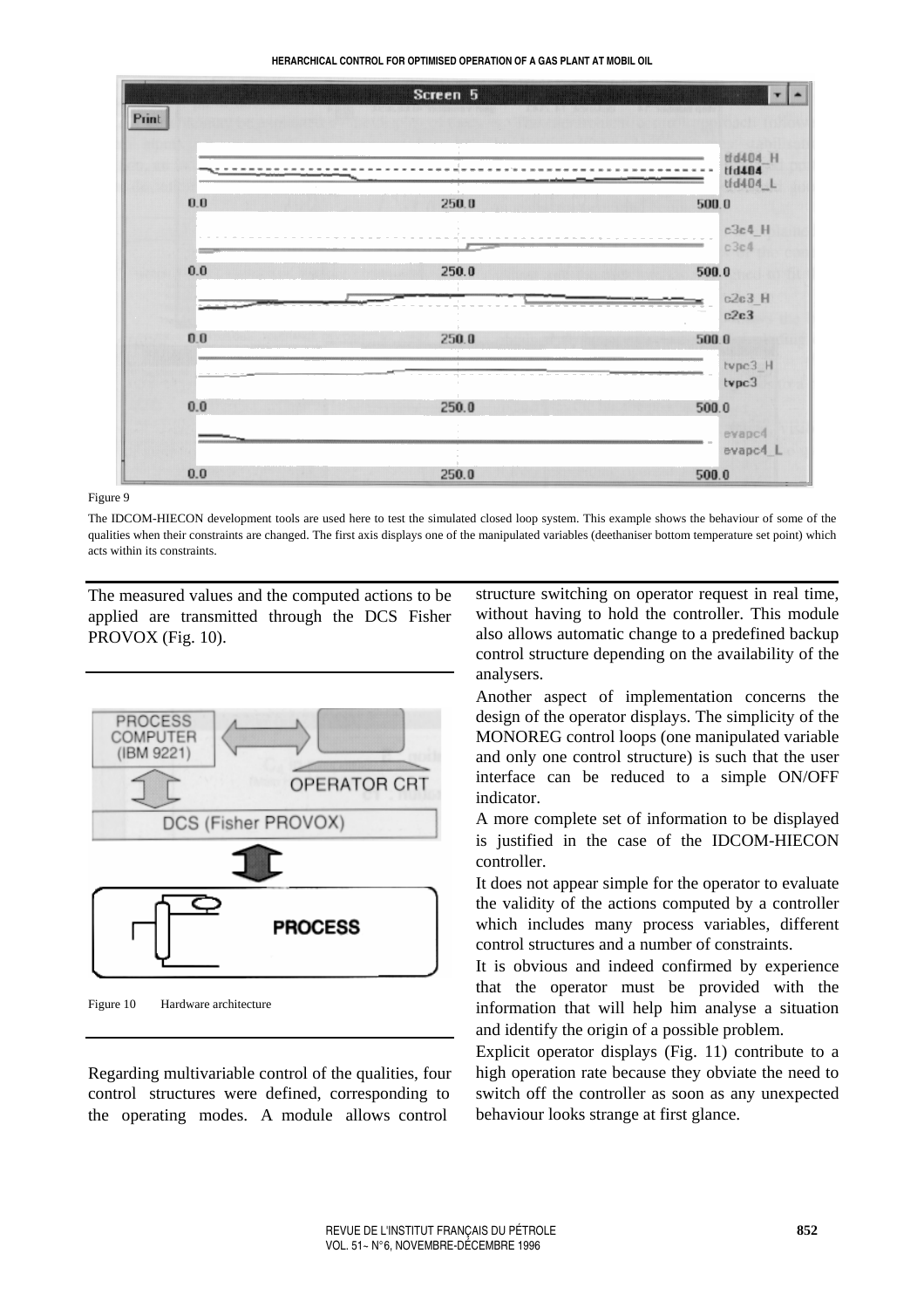As an example, a significant deviation appearing between a set point and the corresponding measured process variable may be explained by the display of the control inputs that are presently on their constraints. In addition, an indication given about the future evolution of the deviation makes it easier to take a decision.

\_\_\_\_\_\_\_\_\_\_\_\_\_\_\_\_\_\_\_\_\_\_\_\_\_\_\_\_\_\_\_\_\_\_\_\_\_\_\_\_\_\_

|                                                                       |               |            | <b>HELP SCREEN HIECON LPG</b>                                                                                                                                                                                  | 18/SEP/95 10:01                |                    |
|-----------------------------------------------------------------------|---------------|------------|----------------------------------------------------------------------------------------------------------------------------------------------------------------------------------------------------------------|--------------------------------|--------------------|
| <b>HIECON : ACTIVE</b><br>* Respect a % C <sub>3</sub> at top of D406 |               |            | STRUCTURE: MAXI C <sub>3</sub><br>* Maximise % C <sub>2</sub> and % C <sub>4</sub> in commercial propane<br>* Minimise % C <sub>3</sub> of commercial butane<br>* Respect a % C <sub>4</sub> at bottom of D402 |                                | <b>OBJECTIVES:</b> |
| <b>OUTPUTS</b>                                                        |               |            | STATUS OBJ. TOLERANCE DEV/OBJECTIVE DIAGN                                                                                                                                                                      |                                |                    |
| % C <sub>2</sub> / propane %                                          | ОК            | YES        | 1.0                                                                                                                                                                                                            | ٥.                             |                    |
| % Cal propane %                                                       | ок            | <b>YES</b> | 1.0                                                                                                                                                                                                            | .0                             |                    |
| TVP propane bar                                                       |               | OK YES     |                                                                                                                                                                                                                |                                |                    |
| % Ca/ bulane %                                                        | ОΚ            | <b>YES</b> | 1.0                                                                                                                                                                                                            | ٥.                             |                    |
| <b>INPUTS</b>                                                         | <b>STATUS</b> |            | <b>CONSTRAINTS</b>                                                                                                                                                                                             | <b>DEV/ACTION</b><br>(meas-SP) |                    |
| Temp bott D407 °C                                                     | Hiecon        |            |                                                                                                                                                                                                                | - 2                            |                    |
| Temp bott D402 °C                                                     | Hiecon        |            | VIT-                                                                                                                                                                                                           | -. 1                           |                    |
| <b>L/D D402</b>                                                       | Hiecon        |            |                                                                                                                                                                                                                | -1.0                           |                    |
| Temp bott D404 °C                                                     | Hiecon        |            | VIT+                                                                                                                                                                                                           | - 4                            |                    |

Figure 11 IDCOM-HIECON help screen

### **7 NOTICEABLE RESULTS**

The hierarchical control approach followed in this application had several outcomes: stabilisation of the units closer to their constraints, increased profit thanks to quality specifications being met, and good acceptance by the operating people.

The high operation rate (98%) is explained by both the performances and robustness of the control algorithms and the user interface designed to fit the operator's needs.

The trend given in Figure 12 shows the behaviour obtained during a two-day period, including operating mode changes.

The first part of the plots corresponds to a mode that maximises the butane production.

The selection of the C3PDA mode, visible in the middle of the displayed period, moves the qualities to the corresponding operating point.

The stability of the units comes from the intermediate temperature controllers (PI and MONOREG):



Figure 12 Plant trends during changes of operating modes